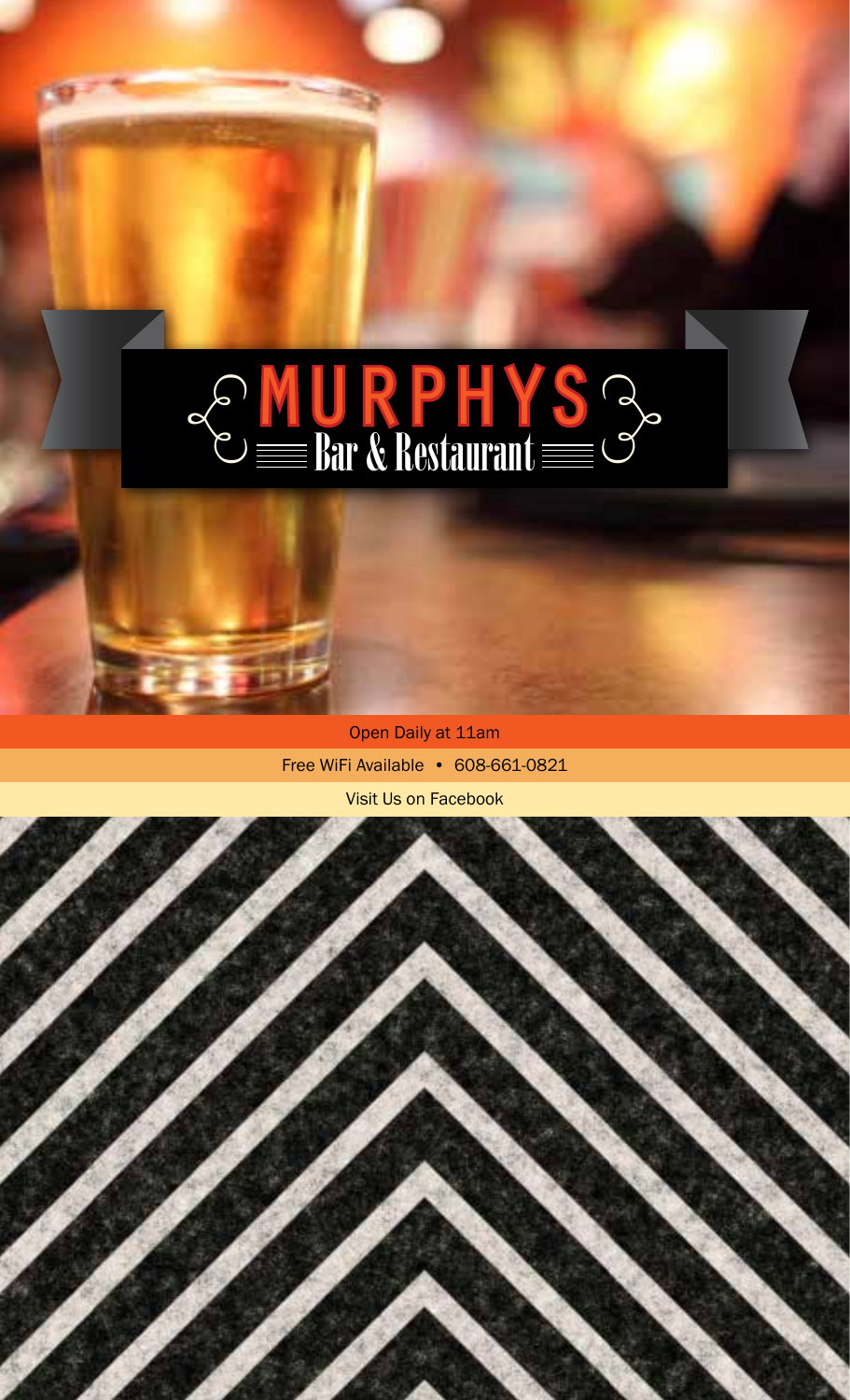# **APPETIZERS**

#### **Buffalo Wings**

Naked wings with your choice of one sauce per every six wings. Celery served upon request. (6) 4.99 • (12) 9.29 (18) 13.99

*Sauces: BBQ, Hot, Mild, Murphy's, Honey Dijon, Jake's Honey Bourbon.* 

#### **Chips & Salsa**

Red and white tortilla chips served with our homemade salsa. 4.49

#### **Quesadilla**

Grilled tortilla stuffed with seasoned cream cheese, cheddar and monterey jack. Served with chips and salsa. 5.49 With seasoned chicken. 6.79 Add fresh guacamole for 1.99

#### **Sweet Potato Fries** Great to share. 4.99

#### **Chicken Tenders**

Lightly breaded boneless tenders. 6.59 Toss in buffalo sauce for .79

#### **Fried Pickles**

Thick sliced pickle chips breaded with our garlic basil infused breading, served with chipotle ranch dressing. 4.99

### **Onion Rings**

Lightly battered and deep fried. 4.79

#### **Cheese Curds**

Lightly dusted white cheddar cheese! 6.99

#### **Nachos**

Tortilla chips topped with seasoned beef, tomatoes, black olives, onions and shredded cheese. Served with sour cream and salsa. 8.49 Half Order 6.49 Add seasoned chicken for 1.29, and fresh guacamole for 1.99

#### **Basket of Fries**

Choice of fries for 3.49, or seasoned waffle fries for 4.49 Make them chili cheese fries for 1.99

#### **Murphy's Sampler**

Chicken wings (toss them in one sauce for .49 extra), onion rings, cheese curds and waffle fries. 9.99

#### **Cheesy Potato Bites** Fried potato bites

stuffed with cheese. 4.49

# **FRESH SALADS**

**Served with your choice of dressing.** Ranch, Fat Free Ranch, French, Fat Free French, Italian, Bleu Cheese, 1000 Island, Honey Dijon, Balsamic Vinaigrette.

#### **Murphy's Salad**

Fresh greens with your choice of crispy or grilled chicken breast, tomatoes, black olives, onions and shredded cheese. 8.29

#### **Cobb Salad**

Fresh greens with shaved turkey, avocado, bacon, cucumbers, diced egg, tomatoes and crumbled bleu cheese. 8.59 Substitute grilled chicken breast for 1.29

#### **Taco Salad**

Fresh greens topped with seasoned beef, tomatoes, onions, black olives and shredded cheese, served in a crisp tortilla shell with sour cream and salsa on the side. 7.49 Substitute seasoned grilled chicken for 1.29 and add fresh-made guacamole for 1.99

#### **Chef Salad**

Fresh greens with shaved ham and turkey, tomatoes, onions, mushrooms, diced egg and shredded cheese. 8.29 Substitute grilled chicken breast for 1.29

#### **Buffalo Chicken Salad**

Fresh greens topped with a crispy buffalo chicken breast, tomatoes, red onions, cucumber and crumbled bleu cheese. 8.29

#### **Garden Side Salad**

Fresh greens with tomatoes, carrots, onions, cucumber and crunchy croutons. 2.99

# **WRAPS**

Made with a fresh tortilla and served with chips. Pickle available upon request.

### **Turkey Avocado Wrap**

Shaved turkey, avocado, lettuce, tomato and shredded cheese with your choice of dressing. 7.99

#### **Southwest Wrap**

Grilled chicken breast, pepperjack cheese, lettuce, guacamole and tomatoes, serve<sup>d</sup> with tortilla chips and salsa. 7.99

### **Jake's Honey Bourbon Wrap**

Choice of crispy or grilled chicken, with lettuce, tomato, cheddar cheese and our homemade honey bourbon sauce. 7.99

#### **Ranch Wrap**

Your choice of crispy or grilled chicken with lettuce, tomato, bacon, shredded cheese and our homemade ranch dressing. 7.99

# **MELTS**

Served with chips. Pickle available upon request.

**Prime Rib Melt** Shaved prime rib, bacon and cheddar cheese on grilled sourdough. 7.99

### **Buffalo Chicken Melt**

Crispy buffalo chicken breast, tomatoes, onions and provolone on grilled sourdough. 7.49

### **Ham & Cheese Melt**

Shaved ham with your choice of cheese (Swiss, Cheddar, American, Provolone or Pepperjack) on grilled sourdough. 5.99 Grilled cheese, no ham. 3.99

**Reuben** Shaved corned beef with sauerkraut, Swiss and 1000 island dressing on grilled dark rye. 6.99

### **Baja Chicken Melt**

Blackened chicken breast, sauteed onions, bacon and pepperjack cheese on grilled sourdough. 7.49

**Turkey Melt** Shaved turkey, bacon and choice of cheese (Swiss, Cheddar, American, Provolone or Pepperjack) on grilled sourdough. 6.99

**The Darla**<br>Shaved turkey and swiss with cole slaw and 1000 Island dressing on grilled dark rye. 7.49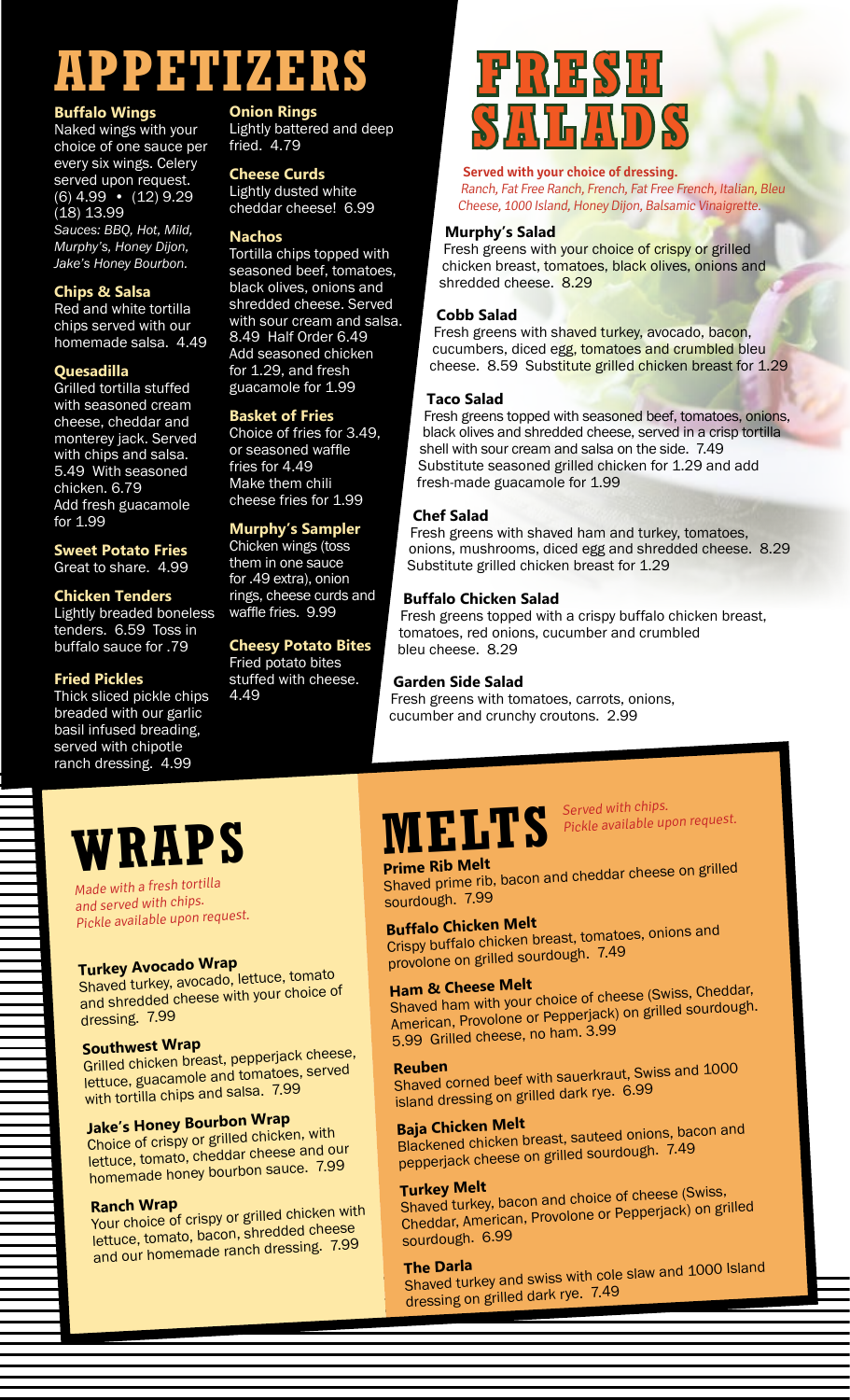### **TRADE YOUR CHIPS:**

...For fries, waffle fries, coleslaw, cottage cheese or cup of soup for 1.79, or sweet potato fries 2.79. Add cheese curds for 3.29 Add onion rings for 2.99

#### **Cowboy Burger\***

Topped with BBQ sauce, bacon, cheddar and crispy onion rings. 7.49

#### **Frisco Melt\***

Topped with bacon, Swiss, tomatoes, 1000 island dressing and served on grilled sourdough. 7.59

#### **The Yetti Burger\***

Topped with ham, bacon, cheddar, American cheese, onion rings and a fried egg. 8.49

#### **Patty Melt\***

With sauteed onions, American cheese and Swiss on grilled dark rye. 6.99

#### **Murphy's Burger\***

Topped with Murphy's zesty house sauce and onion rings. 6.49

**BURGERS** 6 ounce USDA Choice burgers made with lean Angus ground<br>Lettuce, tomato, onion and pickle available upon request. chuck, delivered and pattied fresh daily, served on a fresh bun. Lettuce, tomato, onion and pickle available upon request.

#### **Southwest Burger\***

Topped with guacamole and pepperjack cheese. Served with tortilla chips and salsa on the side. 7.49

#### **Black & Bleu Burger\***

Burger patty blackened in Cajun seasonings and topped with bleu cheese crumbles. 6.99

#### **Cheeseburger\***

Layered with your choice of cheese (Swiss, Cheddar, American, Provolone or Pepperjack). 6.49 Plain. 5.99

#### **Veggie Burger**

Black bean patty made with green and red peppers, onions, mushrooms and carrots. 5.99

### **BURGER TOPPINGS**

**Extra Patty 2.49 Mushrooms .59 Bacon .99 Avocado .99 Extra Cheese .59**

# **SANDWICHES**

#### **Chicken Sandwich**

Choice of crispy or grilled chicken breast served on a fresh bun. 6.49

#### **Steak Sandwich\***

6 ounce Choice top sirloin grilled to your liking, served on a fresh bun. 7.99

#### **Wisconsin Cheesesteak**

Shaved sirloin beef steak, sauteed green & red peppers, sauteed onions and choice of cheese (Swiss, Cheddar, American, Provolone or Pepperjack) on a toasted hoagie. 8.49

#### **French Dip**

Shaved roast beef, sauteed onions, mushrooms and provolone on a toasted hoagie with a side of au jus. 8.49

Served with chips .

Pickle available upon request.

#### **Crispy Chicken Bacon Ranch**

Crispy chicken breast topped with ranch dressing, bacon and cheddar, served on a fresh bun. 7.49

#### **Exploding Pig**

Shaved ham, bacon, cheddar, Swiss, sauteed onions and mayo served on a fresh bun. 6.99



#### **Deli Sandwich**

Your choice of ham, turkey, roast beef or corned beef with lettuce, tomato and onion served on sourdough, wheat or dark rye bread. 5.99

#### **Triple Decker Club**

Layers of shaved ham and turkey, bacon, lettuce, tomato, cheddar, Swiss and mayo on toasted sourdough. 7.99

#### **B.L.T.**

y

Crispy bacon, lettuce, tomato and mayo on toasted sourdough. 5.99

Served with chips and one sauce. (Extra sauces .29 each) Pickle available upon request.

#### **Half Sandwich & Soup**

Enjoy half of our Deli Sandwich or B.L.T, paired with a cup of soup. 5.99 Upgrade to a bowl for 1.49

#### **Soup and Side Salad**

A bowl of soup served with a side salad and your choice of dressing. 5.99

*\*Whether dining out or preparing food at home, consuming raw or undercooked meats, poultry, seafood, shellfish or eggs may increase your risk of foodborne illness.*